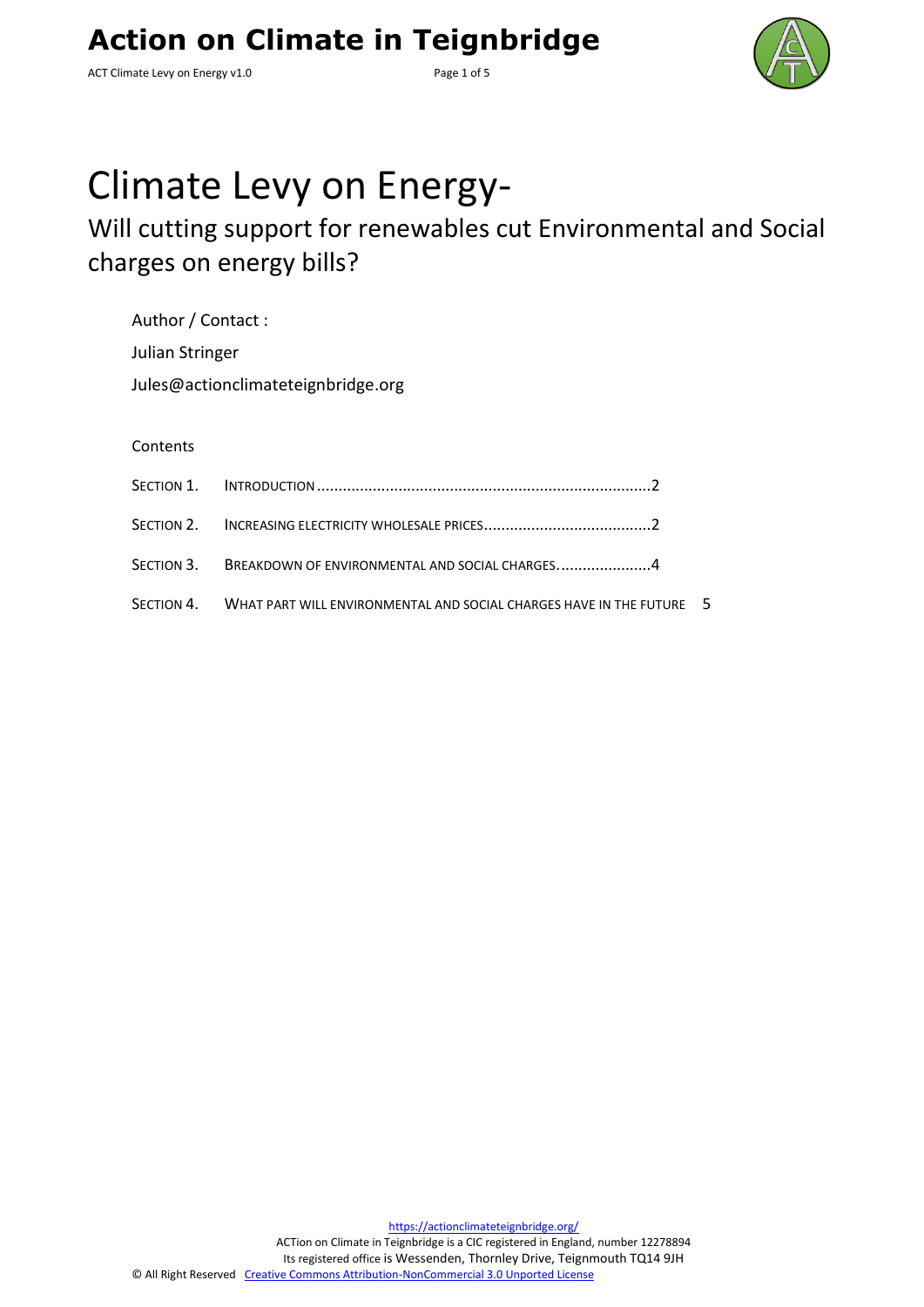ACT Climate Levy on Energy v1.0 example 2 of 5



#### <span id="page-1-0"></span>**Section 1. Introduction**

OFGEM's analysis from October 2021 showed that a proportion of energy bills is accounted for by environmental and social charges, 2.5% for gas and 25% for electricity in 2020.



### What makes up your energy bill?

*Based on 2020 electricity and gas prices*

Some have argued that at a time when energy costs are rising that these can be cut to save increasing people's bills. At the time of this graphic the average dual fuel bill was £1184, so environmental and social charges accounted for £181.54 or ~15%

#### <span id="page-1-1"></span>**Section 2. Increasing electricity wholesale prices**

The cause of increasing bills is an unprecedented increase in the wholesale price of fossil fuels, which increases the wholesale price of electricity as this is principally determined by the most expensive component (natural gas). There is no reason for most other costs to increase in the same proportion.

Over the last year forward electricity wholesale prices have increased sharply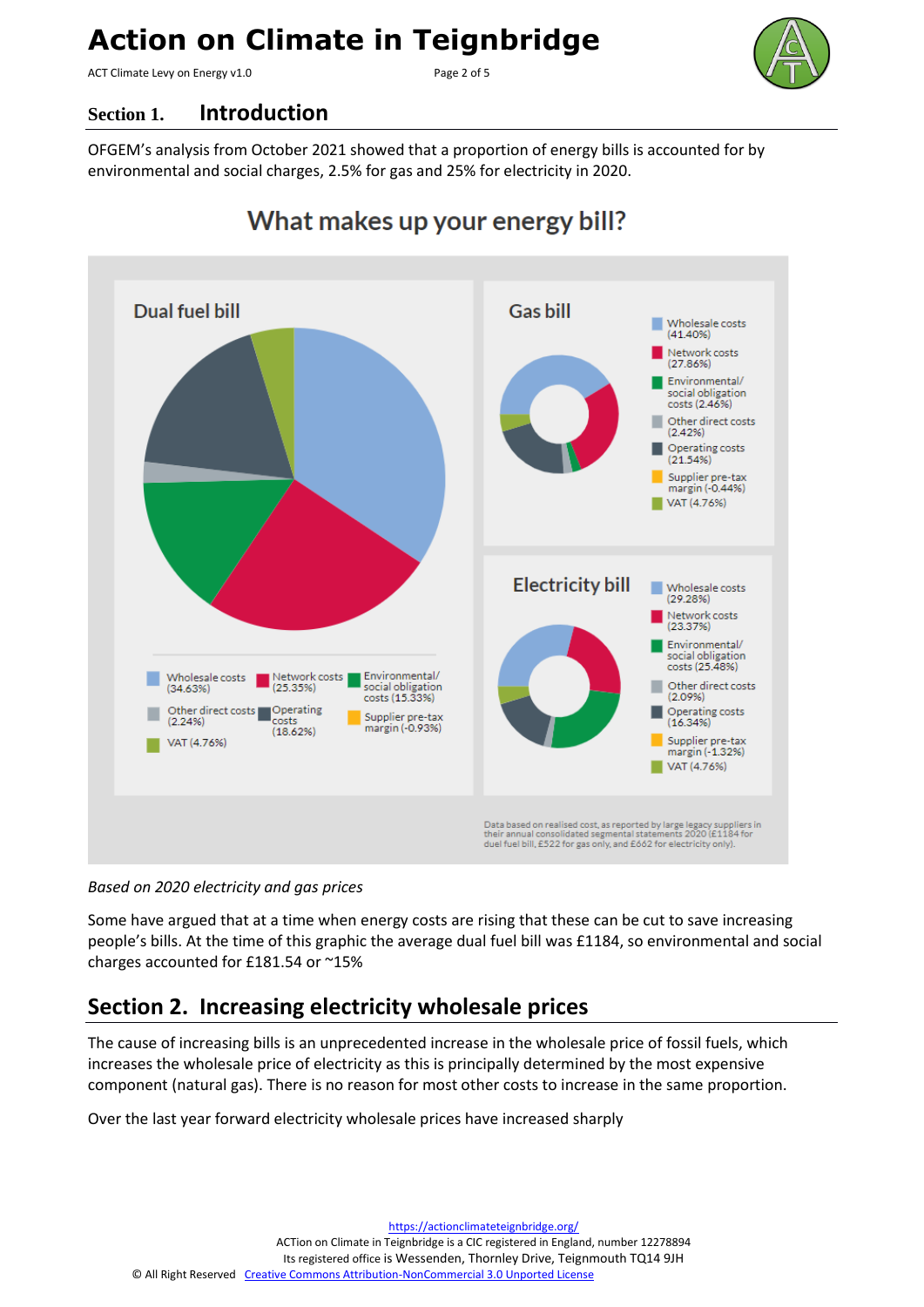ACT Climate Levy on Energy v1.0 example 2 of 5





#### As have day ahead wholesale prices



Reading off from the day ahead baseload contracts the average price for 2020 was £36.04 / MWh, whereas for 2021 it was £127.47 / MWh, a 3.45 fold increase.

An electricity bill of £1000 for 2020 breaks down as follows:

| Item                    | 2020 Cost | 2021 Cost |
|-------------------------|-----------|-----------|
| Wholesale costs         | 292.8     | 1010.4    |
| Network costs           | 233.7     | 233.7     |
| Environmental / social  | 254.8     | 254.8     |
| Other direct            | 20.9      | 20.9      |
| Operating costs         | 163.4     | 163.4     |
| Supplier pre-tax margin | $-13.2$   | $-13.2$   |
| VAT @ 5%                | 47.6      | 83.5      |
| Total                   | 1000      | 1753.5    |

<https://actionclimateteignbridge.org/>

ACTion on Climate in Teignbridge is a CIC registered in England, number 12278894 Its registered office is Wessenden, Thornley Drive, Teignmouth TQ14 9JH

© All Right Reserved [Creative Commons Attribution-NonCommercial 3.0 Unported License](http://creativecommons.org/licenses/by-nc/3.0/)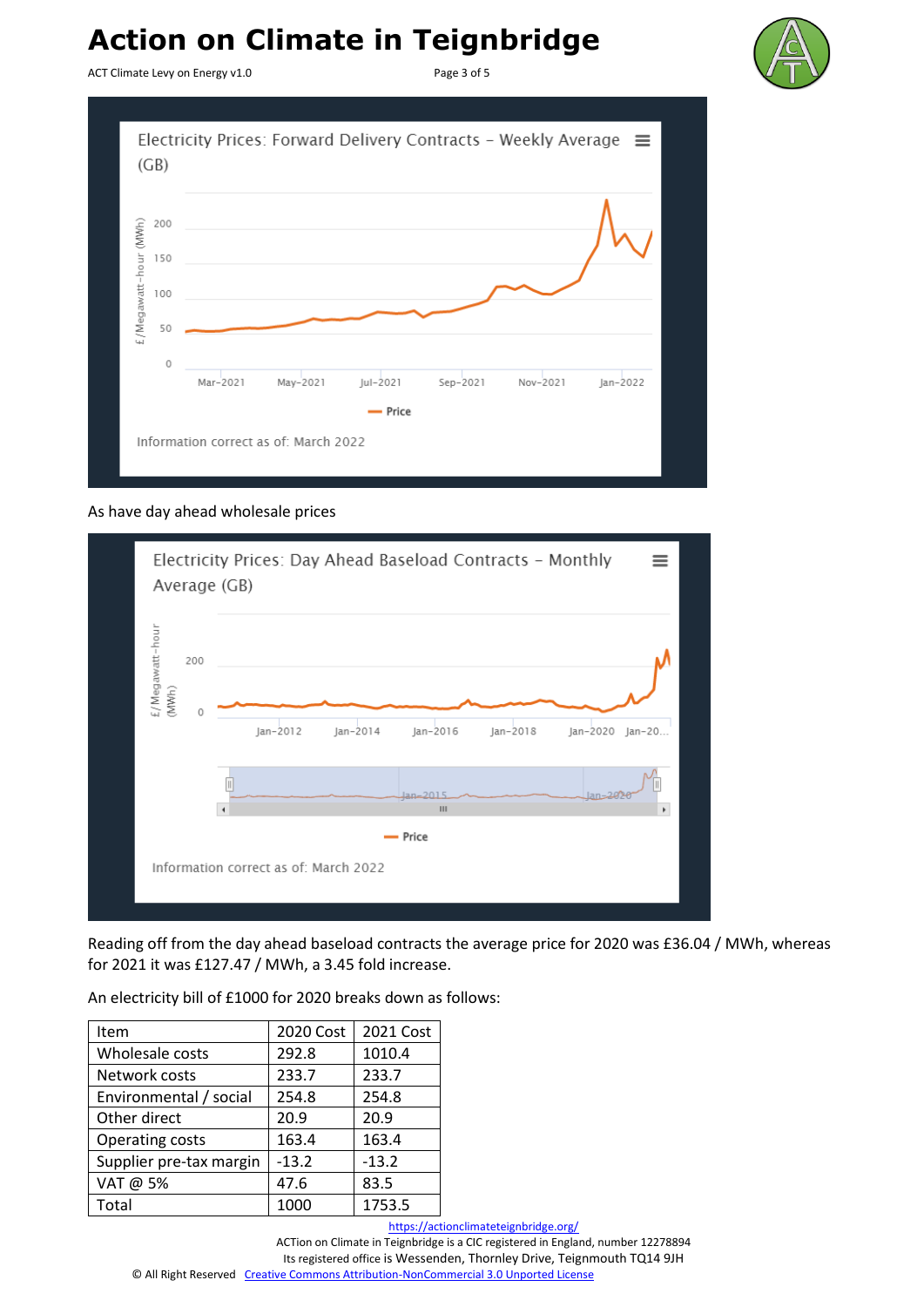ACT Climate Levy on Energy v1.0 example 2 and 5 Page 4 of 5



This assumes that other costs apart from VAT stay the same. In this case the proportion of environmental and social costs drops to 14.53%, we go on to explain how this proportion will drop still further.

#### <span id="page-3-0"></span>**Section 3. Breakdown of environmental and social charges.**

The components of environmental and social charges are given [here.](https://www.ofgem.gov.uk/environmental-and-social-schemes) We have extracted annual costs and other information for each scheme from these pages and annual reports. These are shown in the following table.

| Scheme                                               | Annual<br>cost<br>(2020) | Annual<br>cost<br>(2022) | Annual<br>cost<br>(2023) | Scheme<br>started | Scheme<br>ended for<br>new<br>applicants | Contract<br>length | <b>Notes</b>                     |
|------------------------------------------------------|--------------------------|--------------------------|--------------------------|-------------------|------------------------------------------|--------------------|----------------------------------|
| Renewables<br>Obligation                             | 6bn                      | 5.7bn                    | 5.4bn                    | 2000?             | 2017                                     | 20                 |                                  |
| Feed in Tariff                                       | 1.76bn                   | 1.76bn                   | 1.76bn                   | 2012              | 2021                                     |                    |                                  |
| Contracts for<br>difference                          | 2.3 <sub>bn</sub>        | $-1.3bn$                 | $-1.3bn$                 | 2017              | Ongoing                                  |                    |                                  |
| Capacity market                                      | 7.5<br>million           | 7.5<br>million           | 7.5<br>million           |                   |                                          |                    |                                  |
| Green gas<br>support scheme<br>and green gas<br>levy |                          | 37<br>million            | 63<br>million            | 2022              | Ongoing                                  |                    | Increasing<br>to 130m by<br>2025 |
| Warm home<br>discount                                | 350<br>million           | 350<br>million           | 350<br>million           |                   |                                          |                    |                                  |
| Energy<br>Company<br>Obligation<br>(ECO3)            | 530<br>million           | 530<br>million           | $\mathbf 0$              | 2018              | 2022                                     |                    |                                  |
| Domestic<br>Renewable<br>Heat Incentive<br>(RHI)     | 144.6<br>million         | 144.6<br>million         | $\mathbf 0$              | 2014              | 2022                                     | $\overline{7}$     |                                  |
| Non Domestic<br><b>RHI</b>                           | 792<br>million           | 792<br>million           | $\mathbf 0$              | 2014              | 2021                                     | 20                 |                                  |
| Total                                                | 11.882bn                 | 8.016bn                  | 6.275bn                  |                   |                                          |                    |                                  |

The combined effect of negative CfDs and schemes coming to an end is that the total spend on environmental and social schemes drops to 67.46% of its 2020 amount in 2022 and 52.81% in 2023.

The majority of the cost of these schemes relates to past commitments, particularly to encourage take-up of renewables, the cost of these is fixed and so will decline as a proportion of bills. The only ways that these past commitments can be reduced beyond contracts expiring naturally would be for government to:

- Move these payments to general taxation
- Renege on these contracts.

The only bill funded schemes that will incur new future obligations are:

- Contracts for Difference, where in the last quarter of 2021 a payment of £133million was made from generators to suppliers, as the price of electricity was above the strike price. This will continue to be the case if electricity prices remain high.
- A small fixed commitment to the green gas levy (maximum £130million per year).
- Warm homes discount.